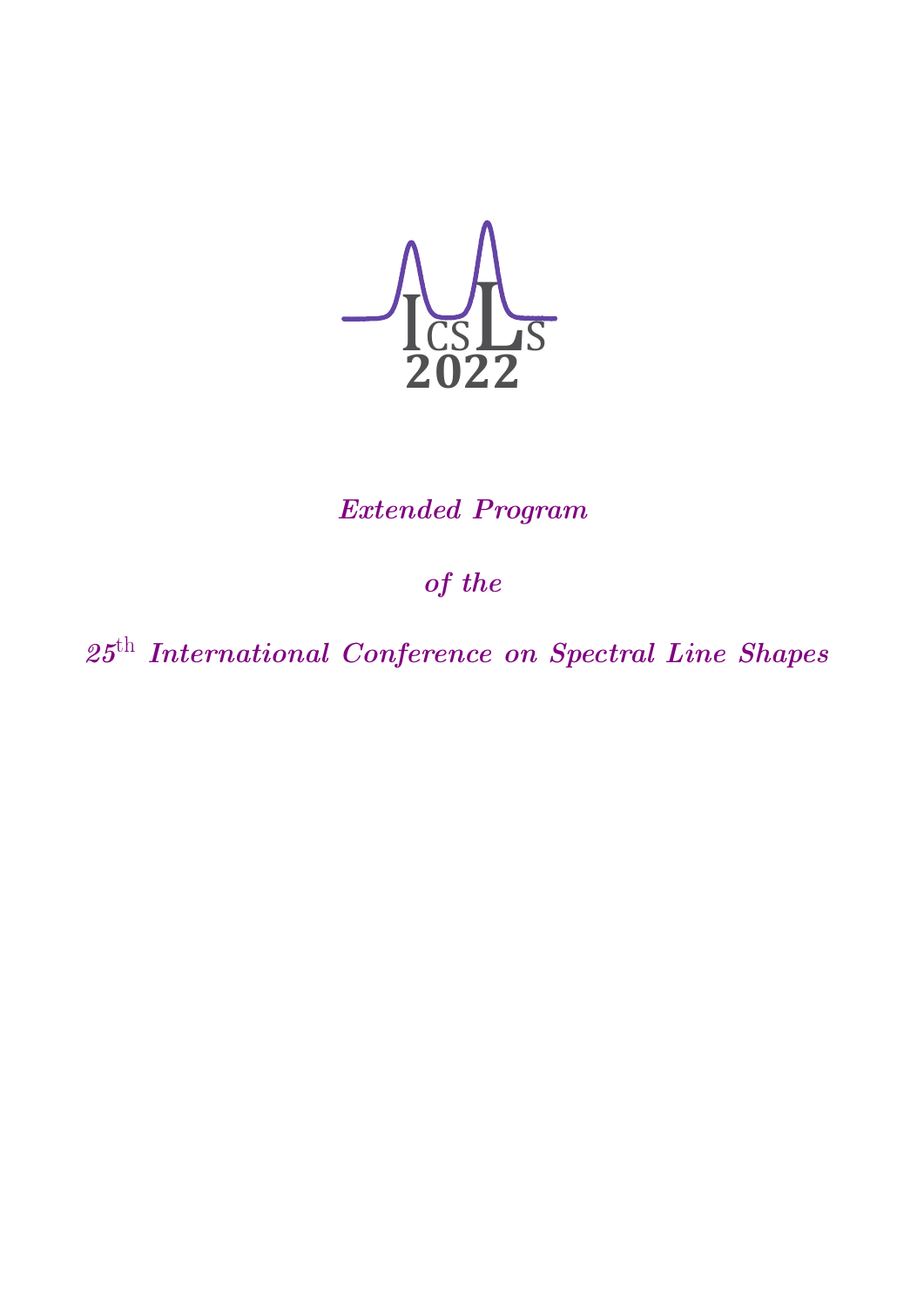| Sunday, 19st June |                                                               |
|-------------------|---------------------------------------------------------------|
| $17:00 - 19:00$   | Welcome cocktail and registration at the Royal Hotel, Caserta |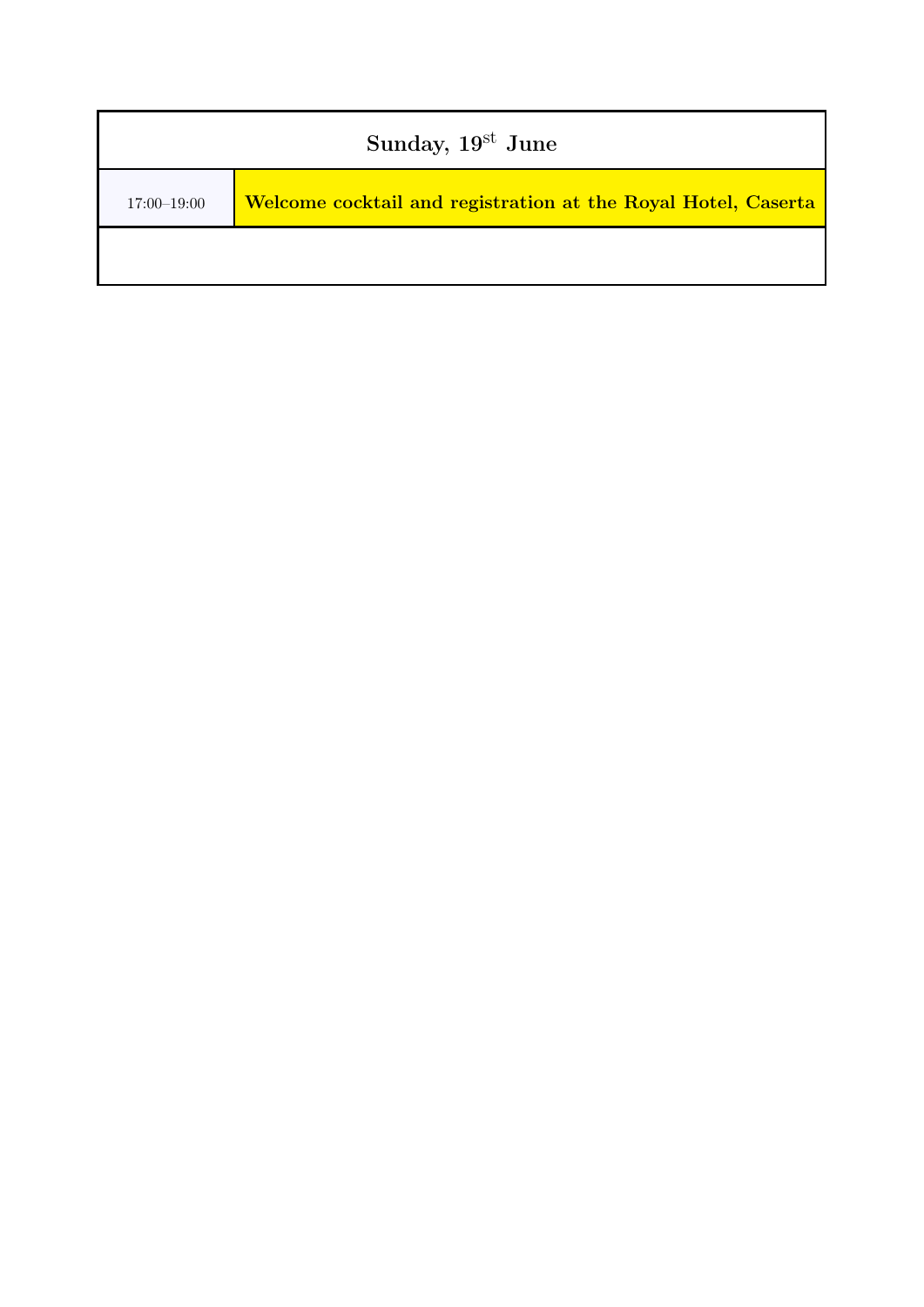| Monday, 20 <sup>th</sup> June |                                                                     |                                                                 |                                                                                                                                |
|-------------------------------|---------------------------------------------------------------------|-----------------------------------------------------------------|--------------------------------------------------------------------------------------------------------------------------------|
|                               |                                                                     |                                                                 | Fundamental Tests and Measurements - Session chair: to be defined                                                              |
|                               |                                                                     |                                                                 |                                                                                                                                |
| $9:00 - 9:20$                 |                                                                     |                                                                 | Opening                                                                                                                        |
|                               |                                                                     |                                                                 |                                                                                                                                |
| $9:20 - 10:00$                | ΙТ                                                                  | Wim Ubachs<br>Vrije Universiteit Amsterdam                      | <b>QED</b> tests in hydrogen molecules                                                                                         |
| $10:00 - 10:20$               | CT                                                                  | Marco Marangoni<br>Politecnico di Milano                        | Coherent Raman Metrology of Molecular Hydrogen:<br>application to the $Q(1)$ 1-0 line                                          |
|                               |                                                                     | <b>Coffee break</b>                                             |                                                                                                                                |
| $10:20 - 10:50$               |                                                                     |                                                                 |                                                                                                                                |
|                               |                                                                     | Shui-Ming Hu                                                    |                                                                                                                                |
| $10:50 - 11:30$               | IT                                                                  | University of Science and Technology of<br>China, Heifei        | Precise lineshape parameters from Doppler-free<br>spectroscopy at low pressures                                                |
| $11:30 - 11:50$               | CT                                                                  | Daniel Lisak<br>Nicolaus Copernicus University in<br>Toruń      | Doppler-free saturation spectroscopy of carbon<br>monoxide with cavity mode dispersion technique                               |
| $11:50 - 12:10$               | CT                                                                  | Pasquale Maddaloni<br>CNR - Istituto Nazionale di Ottica        | Lamb-dip ro-vibrational spectroscopy of<br>buffer-gas-cooled acetylene                                                         |
| $12:10 - 12:30$               | CT                                                                  | Michał Słowiński<br>Nicolaus Copernicus University in<br>Toruń  | Confrontation of the molecular hydrogen spectra in<br>the presence of noble gases with ab initio calculation.                  |
|                               |                                                                     |                                                                 |                                                                                                                                |
| $12:30 - 14:00$               |                                                                     |                                                                 | Lunch                                                                                                                          |
|                               |                                                                     |                                                                 |                                                                                                                                |
|                               | Laboratory and Astrophysical Plasmas - Session chair: to be defined |                                                                 |                                                                                                                                |
|                               |                                                                     |                                                                 | Review of Recent Advances in the Analytical Theory                                                                             |
| $14:00 - 14:40$               | IT                                                                  | Eugene Oks<br><b>Auburn University</b>                          | of Stark Broadening of Spectral Lines in Plasmas:<br>Applications to Laboratory Discharges and<br><i>Astrophysical Objects</i> |
| $14:40 - 15:00$               | CT                                                                  | Evgeny Stambulchik<br>Weizmann Institute of Science, Rehovot    | Full Coulomb interaction in computer simulations of<br>hydrogenic spectral line broadening by plasmas                          |
| $15:00 - 15:20$               | CT                                                                  | <b>Franciszek Sobczuk</b><br>Jagiellonian University, Kraków    | Determination of plasma polarization shift of HeII<br>Paschen- $\alpha$ in laser-induced plasma                                |
| $15:20 - 15:40$               | CT                                                                  | Motoshi Goto<br>National Institute for Fusion Science,<br>Tokyo | Better understanding of hydrogen pellet ablation<br>cloud spectra through the occupation probability<br>formalism in LHD       |
|                               |                                                                     |                                                                 |                                                                                                                                |
| $15:40 - 16:10$               |                                                                     | <b>Coffee break</b>                                             |                                                                                                                                |
|                               |                                                                     |                                                                 |                                                                                                                                |
| 16:10-16:50                   | IT                                                                  | Joël Rosato<br>Aix-Marseille-Université                         | Line shape modeling for the characterization of<br>stellar atmospheres, magnetic fusion experiments,<br>and corona discharges. |
| $16:50 - 17:10$               | CT                                                                  | John Costello<br>Dublin City University                         | Optical Spectroscopy of Self-Colliding Plasmas                                                                                 |
| $17:10 - 17:30$               | CT                                                                  | Mohammed Koubiti<br>Aix-Marseille-Université                    | Introducing machine-learning in spectroscopy for<br>plasma diagnostics and predictions                                         |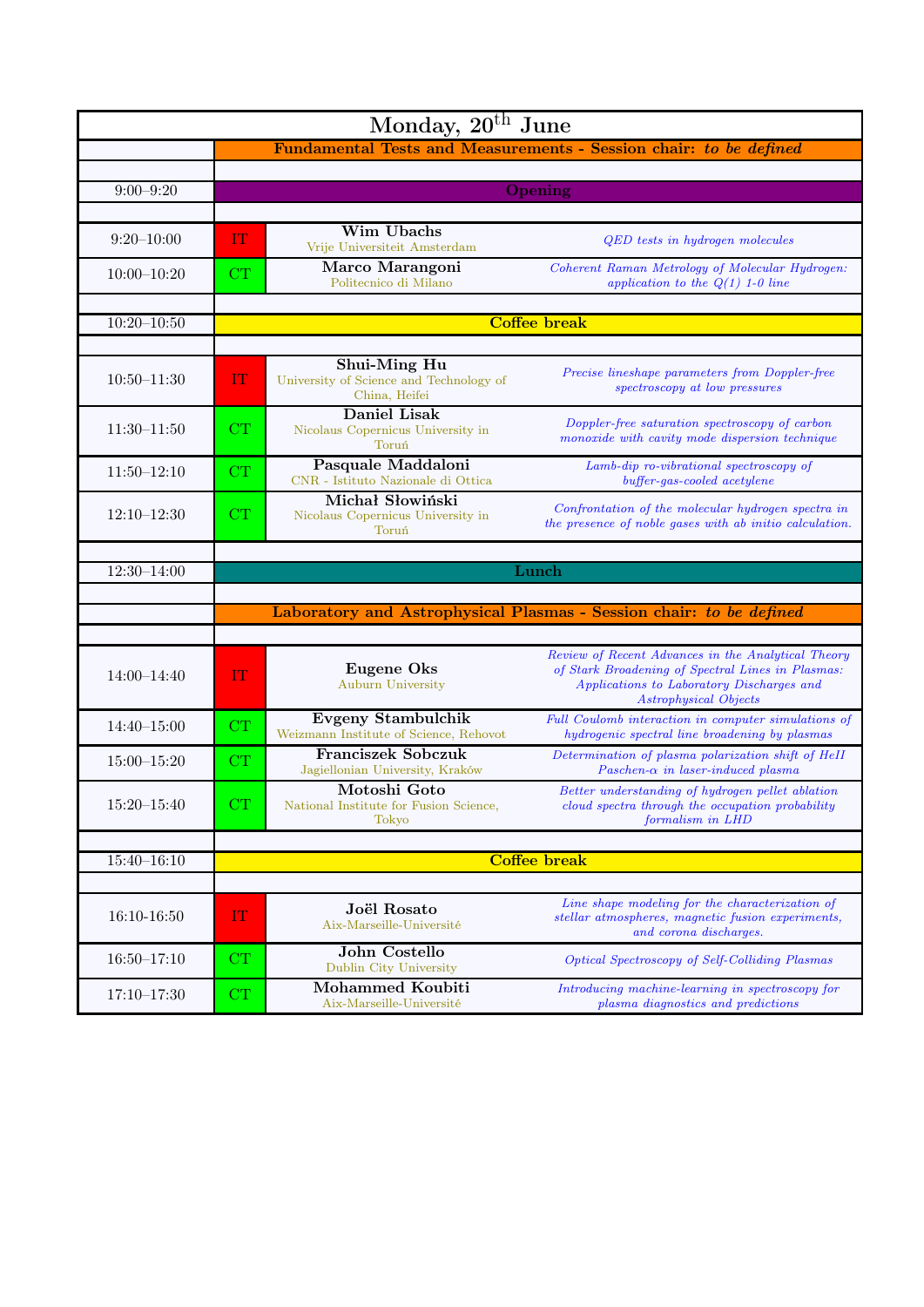| Tuesday, 21 <sup>st</sup> June |                                                                   |                                                                                    |                                                                                                                                                       |
|--------------------------------|-------------------------------------------------------------------|------------------------------------------------------------------------------------|-------------------------------------------------------------------------------------------------------------------------------------------------------|
|                                | Fundamental Tests and Measurements - Session chair: to be defined |                                                                                    |                                                                                                                                                       |
|                                |                                                                   |                                                                                    |                                                                                                                                                       |
| $9:00 - 9:40$                  | IT                                                                | Eric Hessels<br>York University, Toronto                                           | Measurements of the fine-structure of $n=2$ hydrogen<br>and helium using the FOSOF for determining the<br>proton size and the fine-structure constant |
| $9:40-10:20$                   | IT                                                                | <b>Claudio Cesar Lenz</b><br>Universidade Federal do Rio de Janeiro                | From trapped hydrogen to trapped antihydrogen<br>spectroscopy                                                                                         |
|                                |                                                                   |                                                                                    |                                                                                                                                                       |
| $10:20 - 10:50$                | <b>Coffee break</b>                                               |                                                                                    |                                                                                                                                                       |
|                                |                                                                   |                                                                                    |                                                                                                                                                       |
| $10:50 - 11:30$                | IT                                                                | Andrea Vacchi<br>Università di Udine                                               | The FAMU experiment aiming to measure the<br>ground stat hyperfine splitting of muonic hydrogen                                                       |
| $11:30 - 11:50$                | CT                                                                | <b>Athanasios Laliotis</b><br>Université Sorbonne Paris Nord                       | High resolution molecular spectroscopy in<br>micrometric thin cells                                                                                   |
| $11:50 - 12:10$                | CT                                                                | David Wilkowski<br>Nanyang Technological University,<br>Singapore                  | Response of atoms near a metasurface and<br>FM-spectroscopy in medium with large optical depth                                                        |
| $12:10 - 12:30$                | CT                                                                | <b>Till Ockenfels</b><br>Universität Bonn                                          | Spectroscopy of High Pressure Rubidium-Helium<br><i>Mixtures</i>                                                                                      |
|                                |                                                                   |                                                                                    |                                                                                                                                                       |
| $12:30 - 14:00$                |                                                                   |                                                                                    | Lunch (and Meeting of the International Program Committee)                                                                                            |
|                                |                                                                   |                                                                                    |                                                                                                                                                       |
|                                |                                                                   |                                                                                    | Line Shape Theory and Experiments- Session chair: to be defined                                                                                       |
|                                |                                                                   |                                                                                    |                                                                                                                                                       |
| $14:00 - 14:40$                | IT                                                                | Patrik Dupré<br>Laboratoire Interdisciplinaire Carnot de<br>Bourgogne, Dijon       | <b>Sub-Doppler Spectroscopy and Resonance Shape</b>                                                                                                   |
| $14:40 - 15:00$                | CT                                                                | Wissam Fakhardji<br>Laboratoire de Méteorologie<br>Dynamique/IPSL, CNRS, Palaiseau | Direct calculation of the $CH_4+CO_2$ far infrared<br>collision-induced absorption                                                                    |
| $15:00 - 15:20$                | CT                                                                | Nikodem Stolarczyk<br>Nicolaus Copernicus University in<br>Toruń                   | Inhomogeneous broadening, narrowing and shift of<br>molecular lines under frequent velocity-changing<br>collisions                                    |
| $15:20 - 15:40$                | CT                                                                | <b>Christian Parriger</b><br>University of Tennessee Space Institute               | Hydroxyl Line Shapes for Laser Ignition of Air                                                                                                        |
|                                |                                                                   |                                                                                    |                                                                                                                                                       |
| 15:40-16:10                    | <b>Coffee break</b>                                               |                                                                                    |                                                                                                                                                       |
|                                |                                                                   |                                                                                    |                                                                                                                                                       |
| $16:10 - 17:30$                | <b>Poster session 1</b>                                           |                                                                                    |                                                                                                                                                       |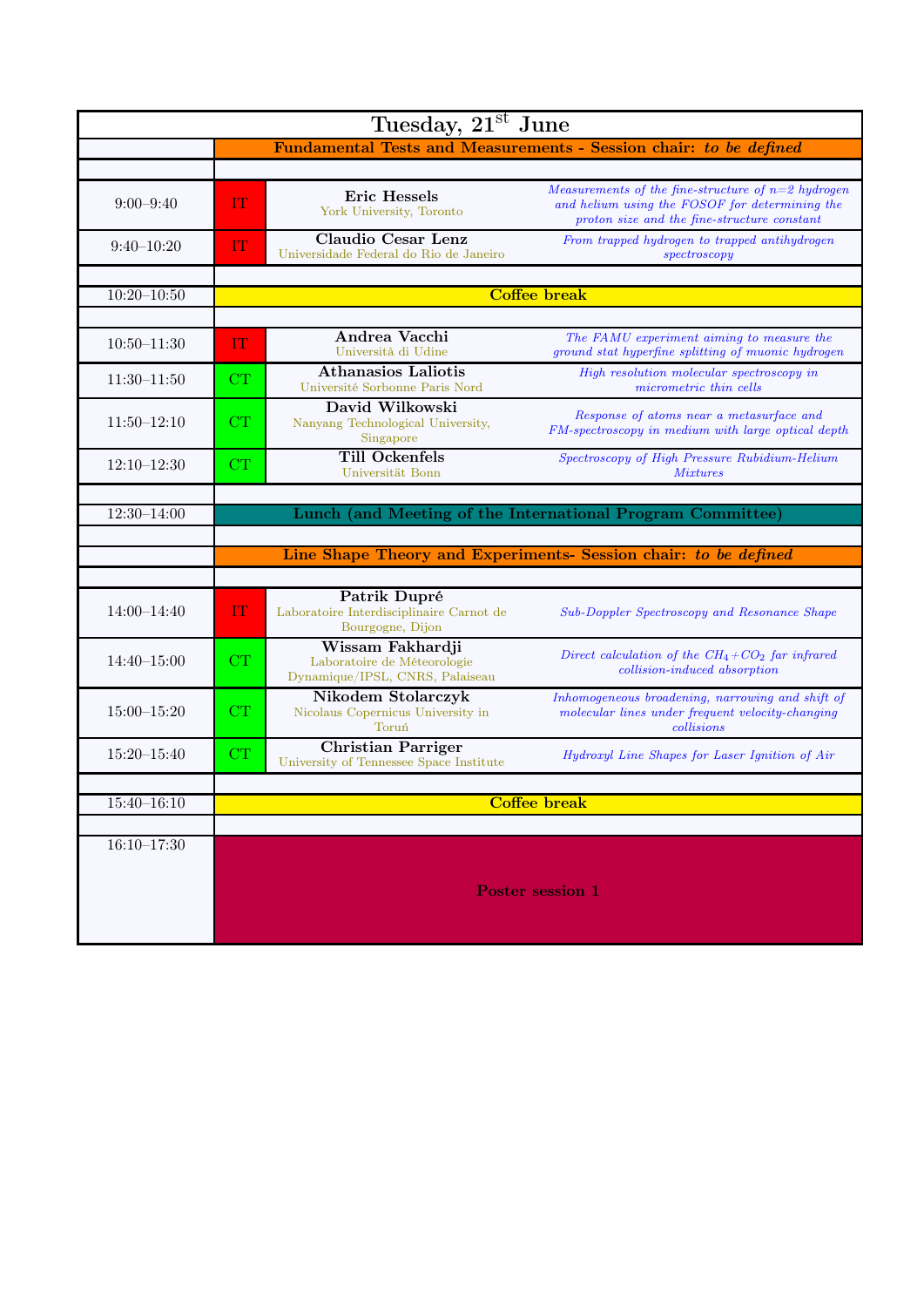| Wednesday, 22 <sup>nd</sup> June |                                  |                                                                                 |                                                                                                                                                                               |
|----------------------------------|----------------------------------|---------------------------------------------------------------------------------|-------------------------------------------------------------------------------------------------------------------------------------------------------------------------------|
|                                  |                                  |                                                                                 | Innovative Methods - Session chair: to be defined                                                                                                                             |
|                                  |                                  |                                                                                 |                                                                                                                                                                               |
| $9:00 - 9:40$                    | IT                               | Nathalie Picqué<br>Max-Planck Institute of Quantum<br>Optics                    | New frontiers in dual-comb spectroscopy                                                                                                                                       |
| $9:40-10:20$                     | $\mathbf{IT}$                    | <b>Greg Rieker</b><br>University of Colorado, Boulder                           | From Rocket Engines to Exoplanets: Dual Frequency<br>Comb Spectroscopy of High Temperature and<br>Pressure Lineshapes in Support of Extreme<br><b>Environment Diagnostics</b> |
|                                  |                                  |                                                                                 |                                                                                                                                                                               |
| $10:20 - 10:50$                  | <b>Coffee break</b>              |                                                                                 |                                                                                                                                                                               |
|                                  |                                  | Piotr Masłowski                                                                 |                                                                                                                                                                               |
| $10:50 - 11:30$                  | IT                               | Nicolaus Copernicus University in<br>Toruń                                      | New spectroscopic techniques with and based on<br><i>optical frequency combs</i>                                                                                              |
| $11:30 - 11:50$                  | CT                               | Gianluca Galzerano<br>CNR - Istituto di Fotonica e<br>Nanotecnologie            | High-resolution broadband spectroscopy based on<br>ultrafast Cr:ZnSe laser at 2.4 $\mu$ m                                                                                     |
| $11:50 - 12:10$                  | CT                               | Andreas Hugi<br>IRsweep AG, Stäfa                                               | Quantum cascade laser dual-comb spectroscopy in<br>step-sweep mode for lineshape parameter study                                                                              |
| $12:10 - 12:30$                  | CT                               | Stefania Gravina<br>Università degli Studi della Campania<br>"Luigi Vanvitelli" | Development of a high-resolution spectrometer in the<br>deep-ultraviolet for temperature metrology                                                                            |
|                                  |                                  |                                                                                 |                                                                                                                                                                               |
| $12:30 - 14:00$                  |                                  | Lunch                                                                           |                                                                                                                                                                               |
|                                  |                                  |                                                                                 |                                                                                                                                                                               |
| $15:00 - 19:00$                  | <b>Visit to the Royal Palace</b> |                                                                                 |                                                                                                                                                                               |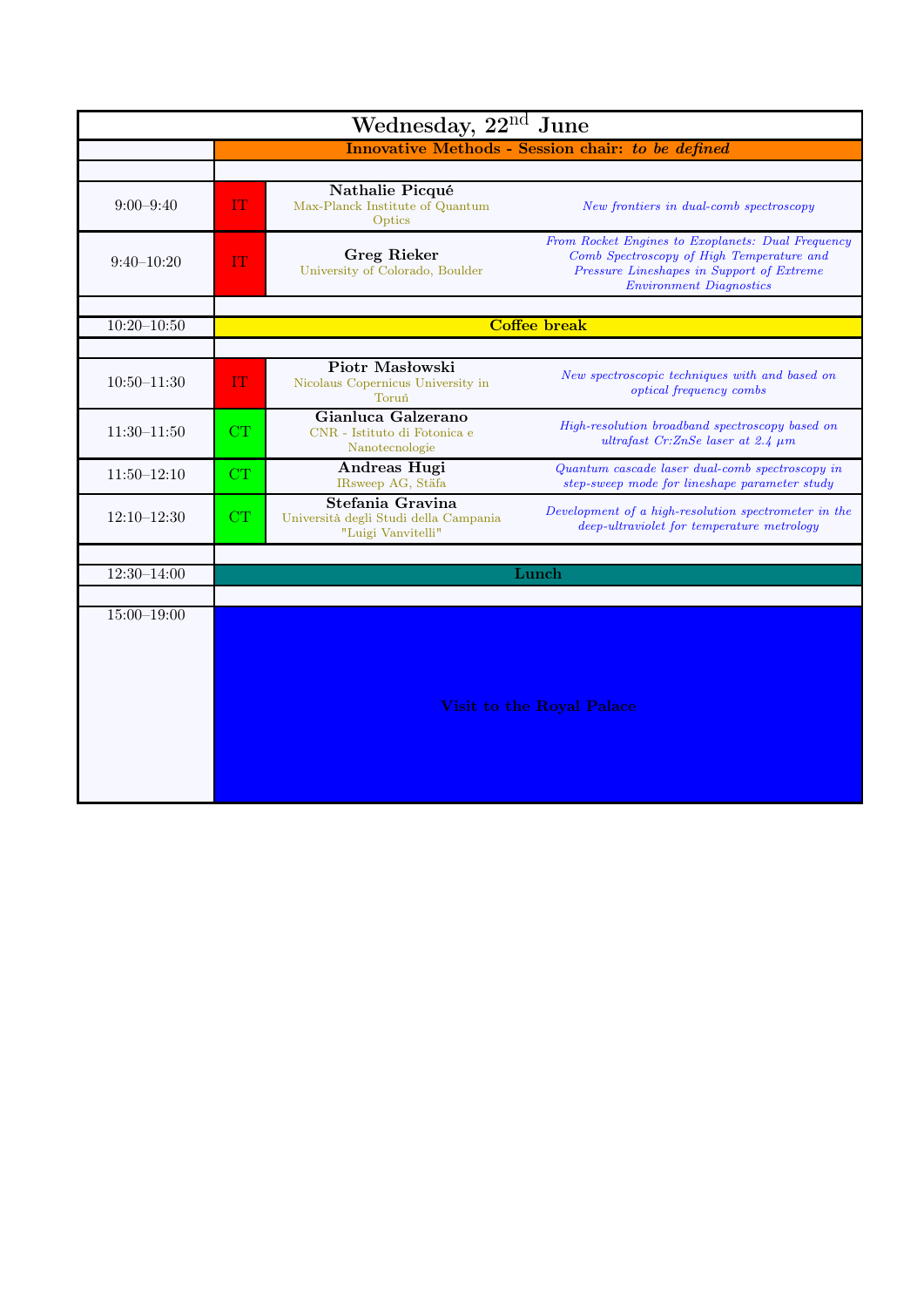|                 |                                                                | Thursday, 23 <sup>rd</sup> June                                                         |                                                                                                                                                               |
|-----------------|----------------------------------------------------------------|-----------------------------------------------------------------------------------------|---------------------------------------------------------------------------------------------------------------------------------------------------------------|
|                 | Environmental Spectroscopy - Session chair: to be defined      |                                                                                         |                                                                                                                                                               |
|                 |                                                                |                                                                                         |                                                                                                                                                               |
| $9:00 - 9:40$   | ГТ                                                             | Paolo De Natale<br>CNR - Istituto Nazionale di Ottica                                   | Real-world applications of Saturated-Absorption<br>$CAvity-Ring-down$ Spectroscopy $(SCAR)$                                                                   |
| $9:40 - 10:20$  | IT                                                             | Hisachi Abe<br>National Metrology Institute of Japan,<br>Tsukuba                        | Trace-moisture measurements using cavity ring-down<br>spectroscopy                                                                                            |
|                 |                                                                |                                                                                         |                                                                                                                                                               |
| $10:20 - 10:50$ | <b>Coffee break</b>                                            |                                                                                         |                                                                                                                                                               |
|                 |                                                                |                                                                                         |                                                                                                                                                               |
|                 | Earth and Planetary Atmospheres - Session chair: to be defined |                                                                                         |                                                                                                                                                               |
|                 |                                                                |                                                                                         |                                                                                                                                                               |
| $10:50 - 11:30$ | IT                                                             | Mikhail Tretyakov                                                                       | Physically based modeling of water vapor continuum:<br>current problems and perspectives                                                                      |
| $11:30 - 11:50$ | CT                                                             | <b>Magnus Gustafsonn</b><br>Luleå University of Technology                              | Accurately computed $H_2$ -He collision-induced<br>absorption coefficients for modeling of planetary<br>atmospheres                                           |
| $11:50 - 12:10$ | CT                                                             | <b>Sergey Yurchenko</b><br>University College London                                    | Meeting the need for pressure-broadening data for<br>exoplanetary atmospheric studies                                                                         |
| $12:10 - 12:30$ | CT                                                             | <b>Frances Skinner</b><br>Center for Astrophysics   Harvard &<br>Smithsonian, Cambridge | Modeling NH <sub>3</sub> , SO <sub>2</sub> and PH <sub>3</sub> Absorption Spectra<br>Under Jovian and Venusian Conditions Using the<br><b>HITRAN</b> Database |
|                 |                                                                |                                                                                         |                                                                                                                                                               |
| $12:30 - 14:00$ | Lunch                                                          |                                                                                         |                                                                                                                                                               |
|                 |                                                                |                                                                                         |                                                                                                                                                               |
|                 |                                                                |                                                                                         | Environmental Spectroscopy - Session chair: to be defined                                                                                                     |
|                 |                                                                |                                                                                         |                                                                                                                                                               |
| $14:00 - 14:40$ | IT                                                             | Pietro Patimisco<br>PolySense Lab - Università di Bari                                  | Multivariate Spectral Analysis in Quartz-Enhanced<br>Photoacoustic Spectroscopy                                                                               |
| $14:40 - 15:00$ | CT                                                             | Simone Borri<br>CNR - Istituto Nazionale di Ottica                                      | Achieving sub-ppt gas detection with cavity-enhanced<br>photoacoustic sensors                                                                                 |
|                 |                                                                | Deborah Katia Pallotti                                                                  | A compact scheme for Carbonyl Sulfide detection for                                                                                                           |
| $15:00 - 15:20$ | CT                                                             | ASI Agenzia Spaziale Italiana - Centro<br>di Geodesia Spaziale, Matera                  | environmental monitoring                                                                                                                                      |
| $15:20 - 15:40$ | CT                                                             | Andrea Zifarelli<br>$\operatorname{PolySense}$ Lab - Università di Bari                 | Quartz-enhanced photoacoustic spectroscopy<br>employing a Vernier-effect distributed<br>feedback-quantum cascade laser for multiple analytes<br>detection     |
|                 |                                                                |                                                                                         |                                                                                                                                                               |
| $15:40 - 16:10$ |                                                                | <b>Coffee break</b>                                                                     |                                                                                                                                                               |
|                 |                                                                |                                                                                         |                                                                                                                                                               |
| $16:10 - 17:30$ |                                                                |                                                                                         |                                                                                                                                                               |
|                 | <b>Poster session 2</b>                                        |                                                                                         |                                                                                                                                                               |
|                 |                                                                |                                                                                         |                                                                                                                                                               |
| $19:00 - 22:00$ |                                                                |                                                                                         |                                                                                                                                                               |
|                 | <b>Social Dinner</b>                                           |                                                                                         |                                                                                                                                                               |